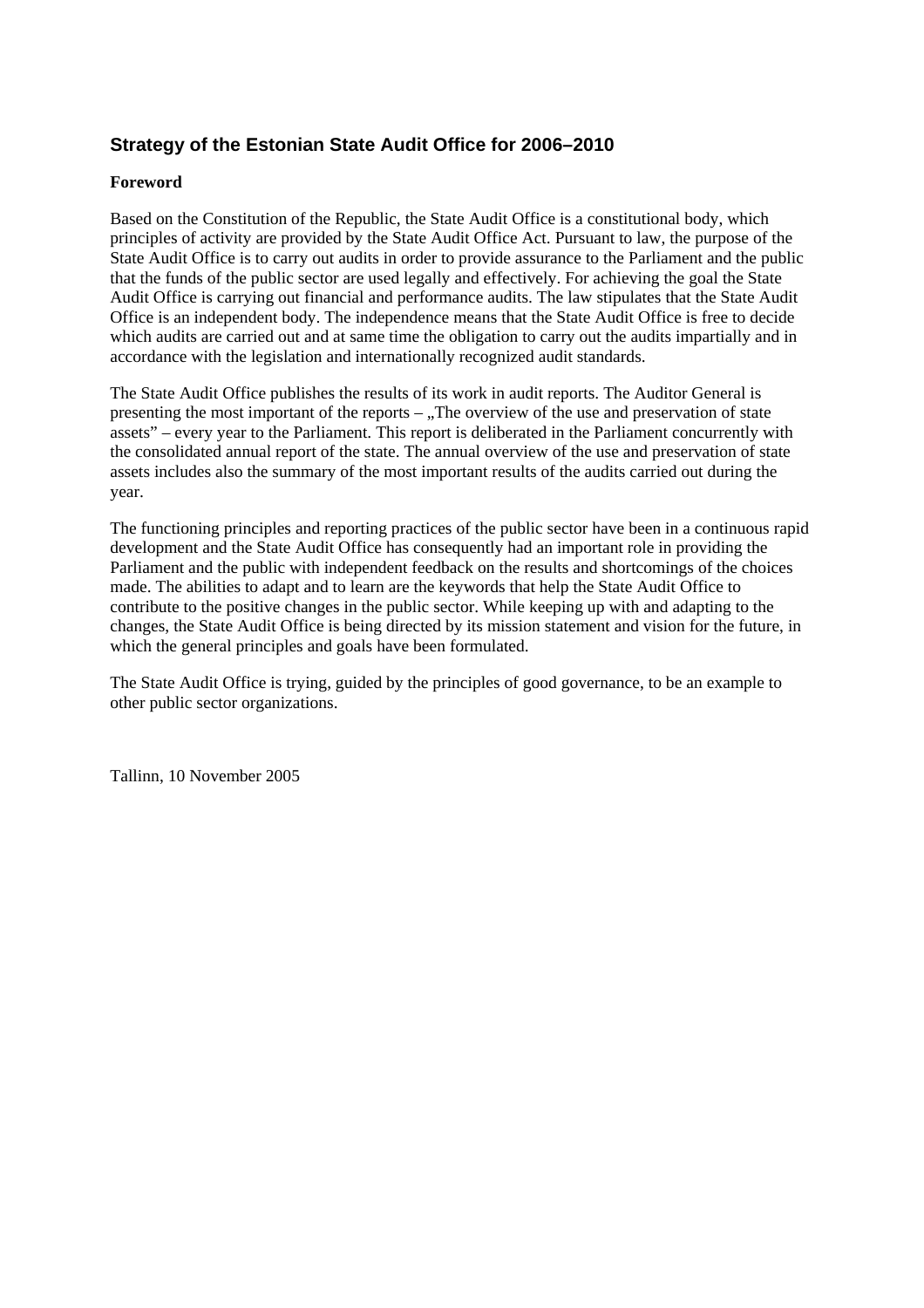## **Definitions**

*Good governance standard* – the principles, which have been worked out by the Independent Commission for Good Governance in Public Services (within the framework of the cooperation project by the Office for Public Management (UK OPM) and the Chartered Institute of Public Finance and Accountancy (CIPFA)) and which were published in January 2005.

The principles of good governance are the following:

- focusing on the organisation's purpose and on outcomes for citizens and service users
- promoting values for the whole organisation and demonstrating the values of good governance through personal behaviour
- taking informed, transparent decisions and managing risks
- developing the capacity and capability of the organisation's governing body to be effective
- performing effectively in clearly defined functions and roles
- engaging stakeholders and making accountability real
- *Impact objective* the objective is a positive change, which the State Audit Office is trying to create with the help of audit reports.

The impact objectives are in consistency with the principles of good governance standards and are supporting the implementation of the principles.

*The State* – in general, the state means the public sector as a whole. In the context of some objectives of impact, the extent of the meaning of the state is more limited, based on the competence of the State Audit Office.

#### **The choices that have been made**

The first major change as compared with the previous strategy is the definition of the vision. While the mission has determined what the State Audit Office should do and what is the goal of the State Audit Office, then the vision further determines what the State Audit Office should be like in order to achieve the goal. Since the State Audit Office has envisaged itself as an audit organisation, the auditors of the State Audit Office should follow the basic values of an auditor in accordance with the Auditor's Code of Ethics. On the other hand, it will set some limits to the fields of activity: the main activity of the State Audit Office is auditing while the scientific and specific expert knowledge of the respective areas will be bought in.

The second change, in developing the audit types, is in extending the scope of audits (for example the assessment of impact in the course of performance audits), at the same time trying to improve the quality of the present types of audits and the entire auditing process.

The third change is brought about by setting strategic objectives for a longer period than three years in order to establish a solid ground for the development of the State Audit Office. The next review of the strategic plan after a longer period of time would ensure a more obvious answer whether the established impact objectives have been achieved or not.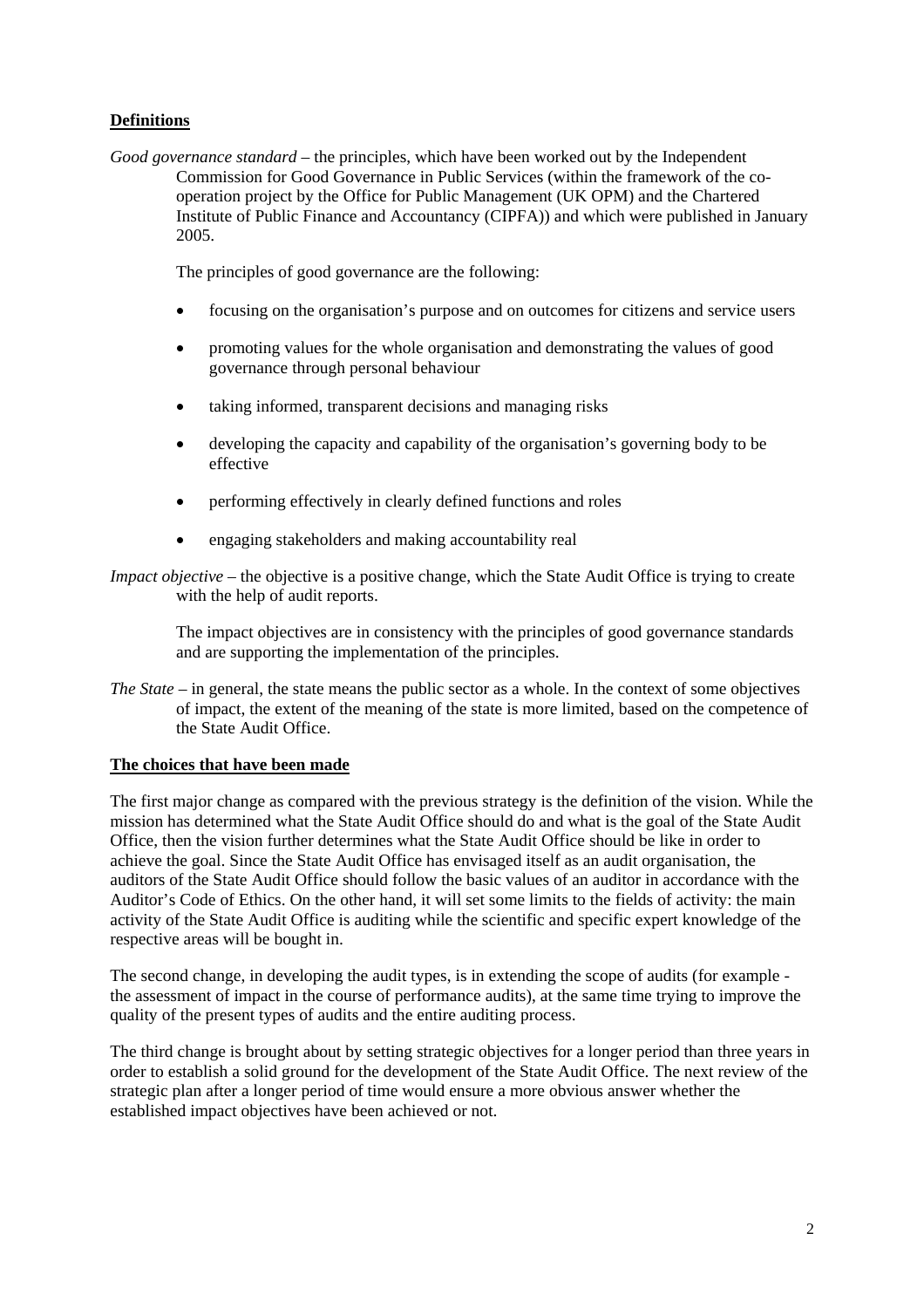Mission:

## The State Audit Office wants **TO HELP THE STATE IN BEING A GOOD OWNER**.

**To help** means, that the results of the work of the State Audit Office provide assistance in making decisions. To help means providing objective advice and feedback on accomplishments.

**A good owner** means implementing good governance standard in governing the State.

The State Audit Office considers it important to promote implementation of good governance in the public sector based on the results of audits and on the international experience.

The objective of the State Audit Office is, by its impartial conclusions, evaluations and advice that bring along positive changes and by its behaviour and activities that set an example of good governance to the whole public sector, to reach the status, where:

- The Parliament will use the results of the State Audit Office work in assessing the activities of the Government; and
- Taxpayers will know that the State Audit Office is contributing to the better use of their money.

## Vision:

The State Audit Office **is an innovative audit organisation giving a lead in implementing the best audit practice.**

- **Innovative** means continuously striving for improvement. The State Audit Office is supporting creativity, openness to the new, giving opportunities to good thoughts. It means the opposite to the fear of disclosing your own thoughts or considering the form to be more important than the content. Innovative means a wish to develop continuously through thinking. This means that the organisation is constantly changing and demonstrating the ability to learn from and use of the experience of the Supreme Audit Institutions of other countries.
- **Audit organisation** determines the basic activities and position of the State Audit Office. The basic work of the State Audit Office is to carry out audits. The values of the auditors of the State Audit Office have to be in conformity with the Auditor's Code of Ethics.
- **Giving a lead** means that the State Audit Office is striving to be an example to Estonian commercial undertakings of auditors and also to Supreme Audit Institutions of other countries.
- **Best audit practice** means first of all the quality of audits and compliance with the international audit standards.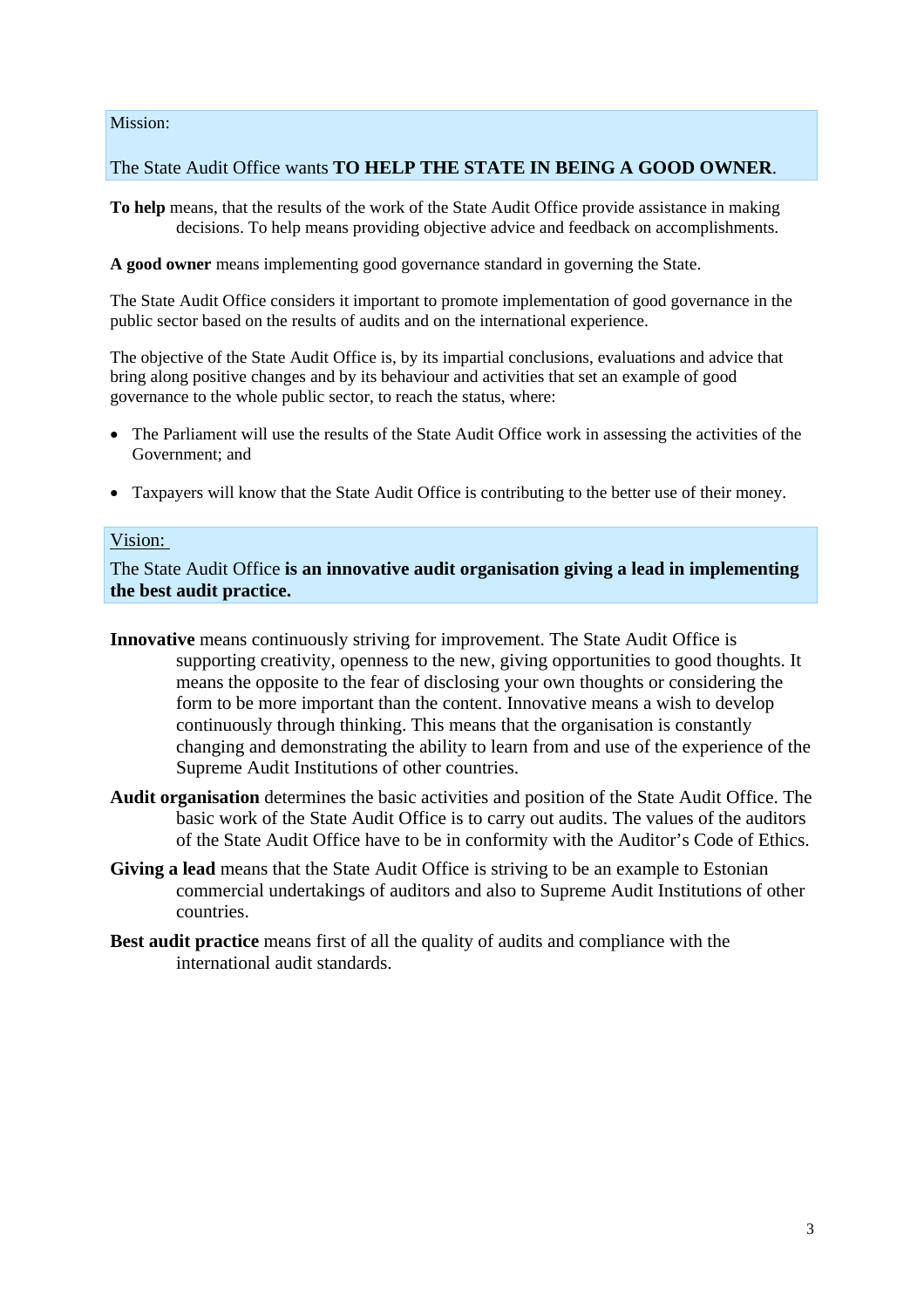#### Basic values:

## **The basic values of the State Audit Office are the following: objectivity and independence**; **competence and due care**; **co-operation and openness**; **honesty and integrity**.

The basic values of the State Audit Office arise from the basic values of a good auditor, which are documented in the Auditor's Code of Ethics of the State Audit Office. The basic values are a set, where none of the components could be overestimated or underestimated. In addition to auditors, the main values are followed by all other employees of the State Audit Office.

#### **Objectivity and independence**

The principle of objectivity imposes on all auditors an obligation to be fair, honest and free of conflict of interest. An auditor is performing his or her duties in the public interest and is obliged to avoid interference in the issues, which are related to his or her interests outside the area of the respective audits.

#### **Competence and due care**

Maintenance of competence needs continuous individual development in respect of the specialty. The auditors should not leave an impression that they might have special knowledge or experience, which they actually do not possess. The auditors exercise due care in carrying out the audits, in conducting supervision, in performing the quality control and in compiling the audit reports as well. The information obtained during audits should remain strictly confidential.

#### **Co-operation and openness**

An auditor is valuing co-operation and straightforward and poised communication. An auditor has an open attitude towards disclosing the results of the State Audit Office work to the Parliament and other target groups. Disclosure of the information obtained in the course of audits shall be reasoned and carefully planned. An auditor has an open attitude towards internal discussions of his or her performance results in the State Audit Office and is ready to improve the quality of audits based on the shared experience.

### **Fairness and integrity**

The behaviour of an auditor has to be impeccable everywhere and in all circumstances. An auditor must understand that the public trust and respect towards the activity of the State Audit Office is depending on the activity of each and every auditor.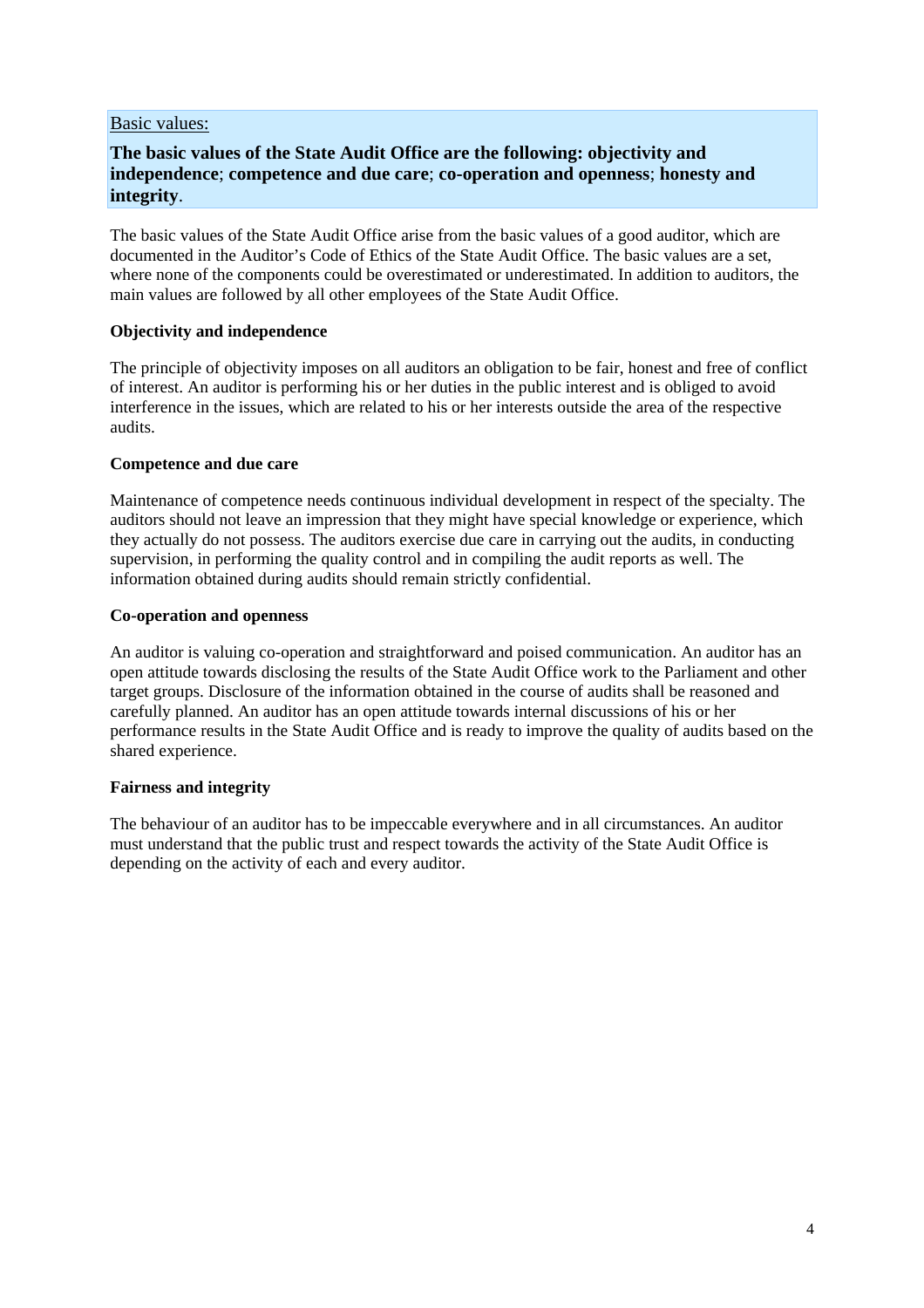# **IMPACT OBJECTIVES**

The task of the State Audit Office is to contribute to achieving the following objectives through carrying out audits and formulating the recommendations for improvement in the audit reports:

**1. The financial accounts of the state are in order and correct. The information on important transaction categories is correct. The principles for budget preparation and accounting are harmonized, where appropriate. The economic transactions of the state are in conformity with the legislation, documented and disclosed following the rules of procedure. The activity of the state is efficient in collecting revenue and economic in making expenditures.** 

The task is to guide the auditees in such a way that the reporting system and accounting principles would reach a good level. The State Audit Office carries out audits of the important financial accounting areas. With the objective of harmonising the implementation of basic concepts the State Audit Office is dealing with such areas of activity where differing concepts are still causing mistakes in financial accounting. In checking the legality of transactions the State Audit Office is first of all examining the implementation of the State Assets Act, the State Budget Act, and the Public Procurement Act.

#### **2. The internal control system (covering organisational structure, methods, procedures and internal audit) of a public body ensures the legality and economy of its activities and is capable of avoiding material risks, mistakes and/or misuses.**

The objective of consistent improvement of the internal control system is to achieve a level of development where a regular risk assessment system and an effective internal control system are present in important areas of activities.

#### **3. The Government IT-systems ensure adequate information at the right time for making decisions and providing services to citizen.**

The State Audit Office will start to carry out audits of IT systems at the beginning of 2007. Examining the reliability of the IT system is, on one hand, a part of a financial audit. On the other hand, the IT audits are carried out as part of performance audits for assessing the economy of IT investments, etc.

#### **4. Planning of the state budget is based on the long-term objectives of the state (institution) and the budget preparation process has become stable.**

The rules for budget preparation have become stable (by 2009). The information during budget preparations will move in both directions – from top to bottom and from bottom to top. The budget proposals will contain justified calculations. The budget preparation process is supported by integrated IT systems.

#### **5. The policy and programmes of the state (in a broader sense) meet their intended objectives and have the expected impact. The Parliament receives reliable, timely and complete information for making decisions.**

The set objectives will be assessed whether they are adequately concrete and measurable. In respect of efficiency the objective is, among other things, to provide concrete feedback (measurable in monetary terms) on benefits received or/and not received as a result of expenditures. The submitted materials concerning the implementation of objectives described in activity reports will be assessed.

#### **6. Participation of the state in foundations, commercial undertakings and non-profit organisations is purposeful, transparent and effective.**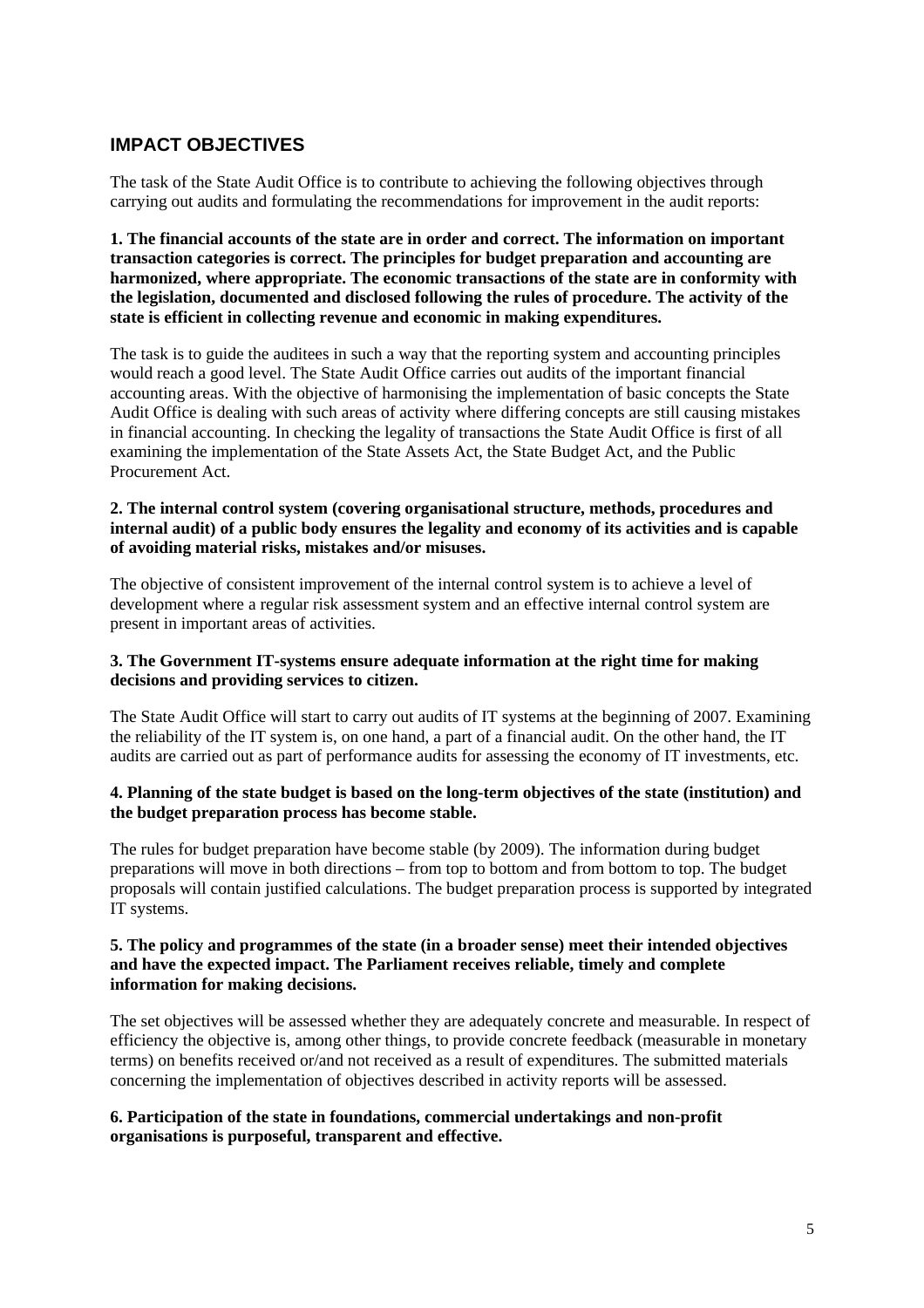The state has a clear vision why it is participating in some private sector body and is doing that economically and efficiently following the good governance guidelines.

#### **7. The state is using correctly (in compliance with regulations and effectively) the total possibly obtainable assistance funds from the European Union, pursuant to the requirements of the EU. The institutions responsible for distributing and collecting the EU money perform their functions correctly.**

The State Audit Office will examine the efficiency and legality of use of the money and the compliance of the use of money with objectives. (A new area from the beginning of 2006)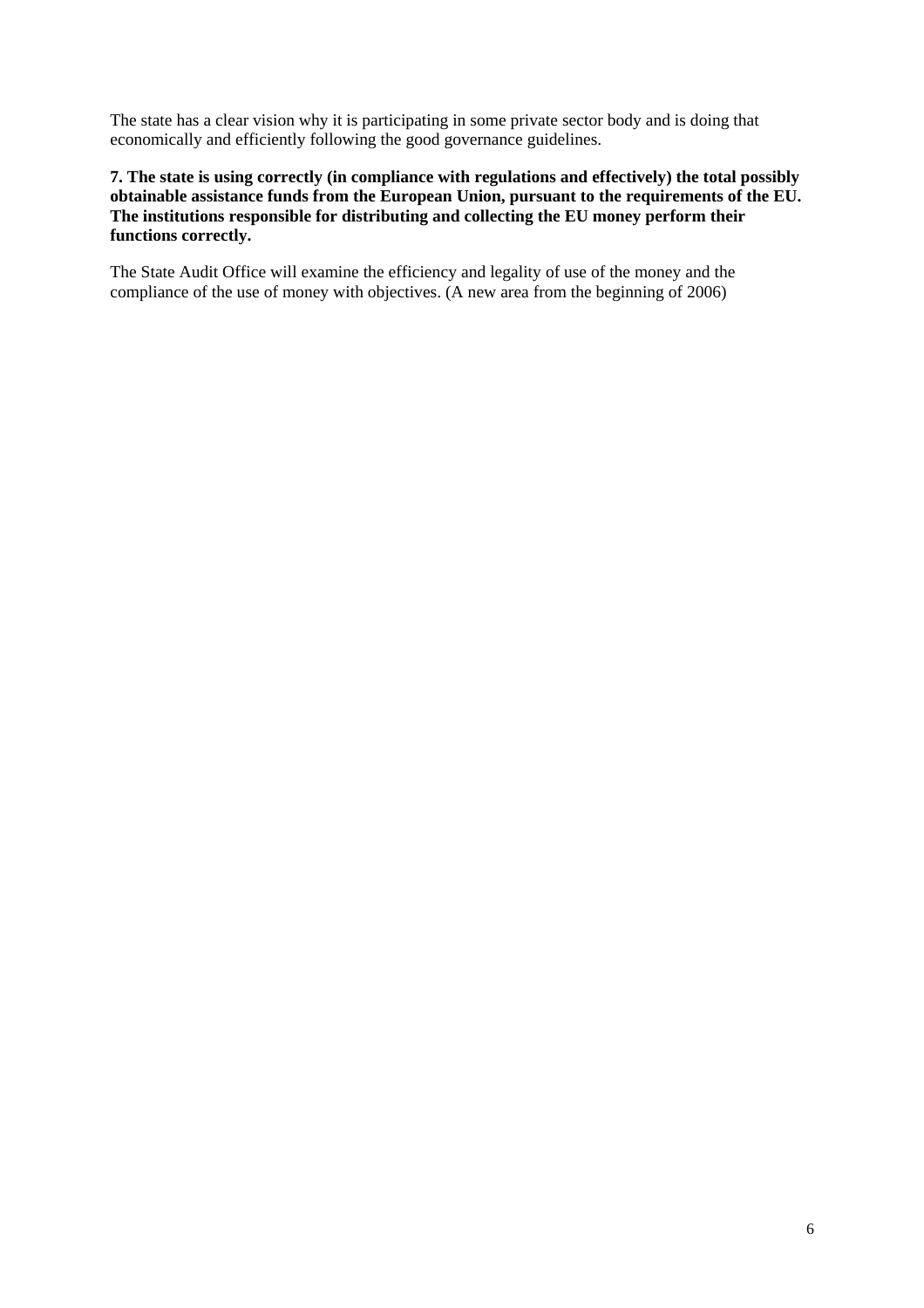# **DEVELOPMENT OF THE TYPES OF AUDIT**

The State Audit Office considers both financial and performance audits and their development of equal importance.

In 2006–2010 the main emphasis will be laid on the improvement of the efficiency of the auditing process and the quality of audit reports. The possible aspects of the audits to be carried out by the State Audit Office are presented on the drawing below. The main objective of financial audit is to give an assessment on the correctness of financial accounts, the main objective of performance audit is to give an assessment on economy, efficiency and effectiveness. It also means that, depending on the audit objective of an audit, one audit may simultaneously cover both the aspects of financial and performance audits.



#### **Widening of the scope of financial audits**

The widening of the scope of financial audit is based on the wish to carry out audits with the scope required by the State Audit Office Act. Assessment of the internal control systems is first and foremost a comprehensive analysis and documentation of the internal control systems and assessment of risks (starting from 2007). Assessment of financial management is related to improvement and review of the budget preparation process (starting from 2008). Reliability of the IT systems is related to auditing the important information systems, which have an impact on financial accounting, following the internationally accepted standards and instructions for auditing (starting from 2008).

#### **Widening of the scope of performance audits**

The topics for performance audits are chosen in a way that will allow handling the entire area as a whole. In the chosen area several smaller audits will be carried out thereof with an objective to assess performance of single processes and, as well, to provide a consolidated assessment of the entire area as a whole later on.

#### **The criteria of a good audit**

- The topic of the audit is in conformity with the mission of the State Audit Office.
- The audit is carried out in conformity with the internationally accepted standards and the Auditor's Code of Ethics
- As a result of the audit an assessment is provided (response to audit objective).
- The conclusions of the audit report are made with expert knowledge and the recommendations are concrete and feasible.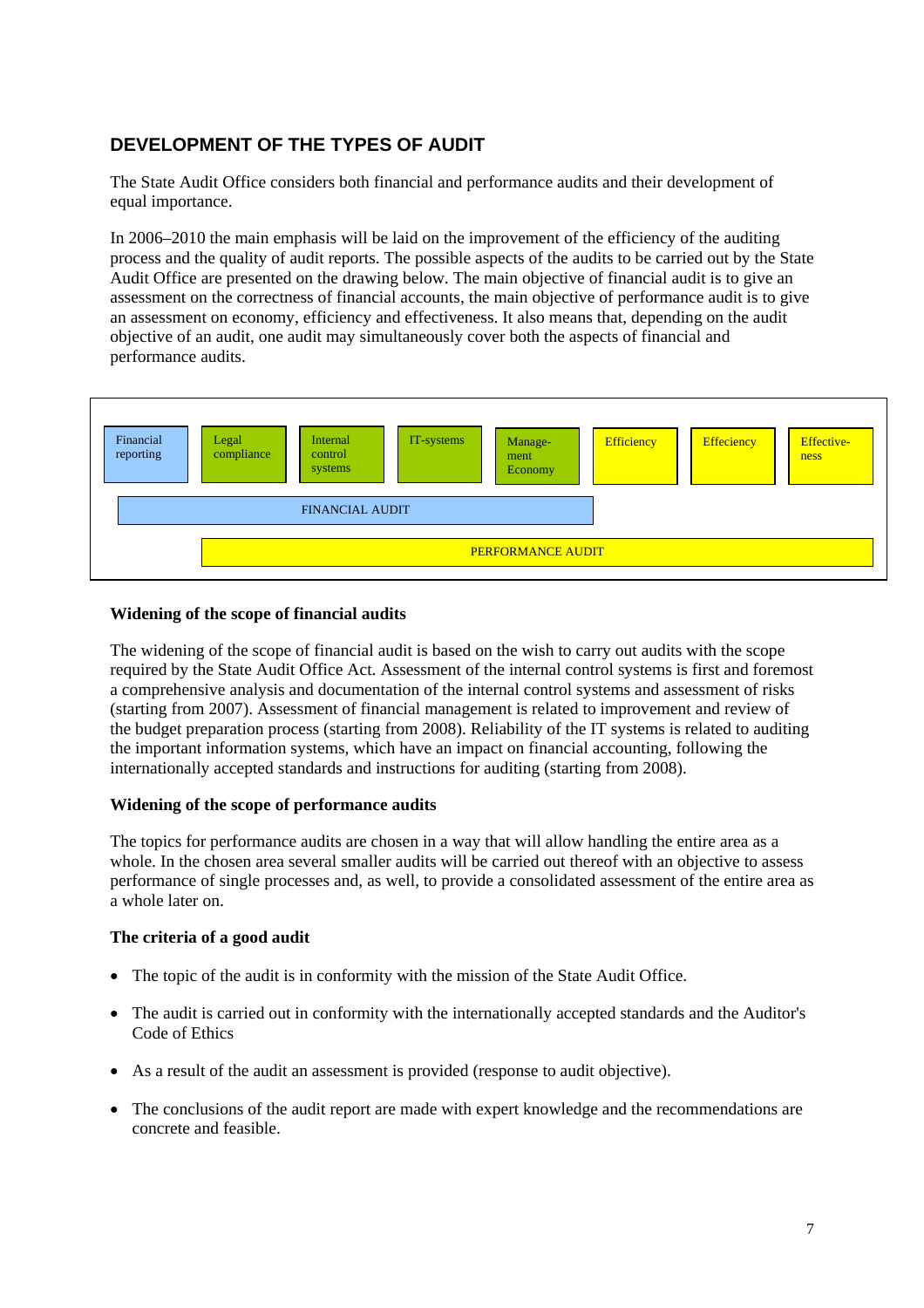# **ACHIEVEMENT OF IMPACT OBJECTIVES THROUGH WORK PLAN**



The audits included in the work plan should, in short term, result from the need for

- Drawing up an overview of use and preservation of the state assets.
- Providing an assessment on the annual consolidated report of the state,
- Implementing long-term work schedules of a department.

In summary, activities will be directed towards the achievement of impact objectives and, when choosing a topic preference is given to the audits that contribute to the achievement of impact objectives.

In additions to corresponding to impact objectives, the State Audit Office has determined supplementary selection criteria on the basis of which the Auditor General assesses audit proposals for the work plan. The selection criteria are the following:

- Compatibility of a topic with the commitments and impact objectives of the State Audit Office;
- Existence or likeliness of important problems;
- Amount of money and value of assets of the state connected with the topic and/or number of citizens significantly influenced by the topic;
- Opportunities of the State Audit Office to create value;
- Interest of the Parliament, the public sector and the auditee in the topic;
- Feasibility of an audit with the resources and existing know-how of the State Audit Office.

Likewise, the State Audit Office has determined the conditions when audits are not included in the work plan. The conditions are the following:

- Substantial problems regarding the topic are unknown;
- Persons who could be interested in the assessment/information resulting from the audit are unknown;
- Necessary know-how is not available;
- An analogous audit/survey comparable in scope and reliability, has been performed recently;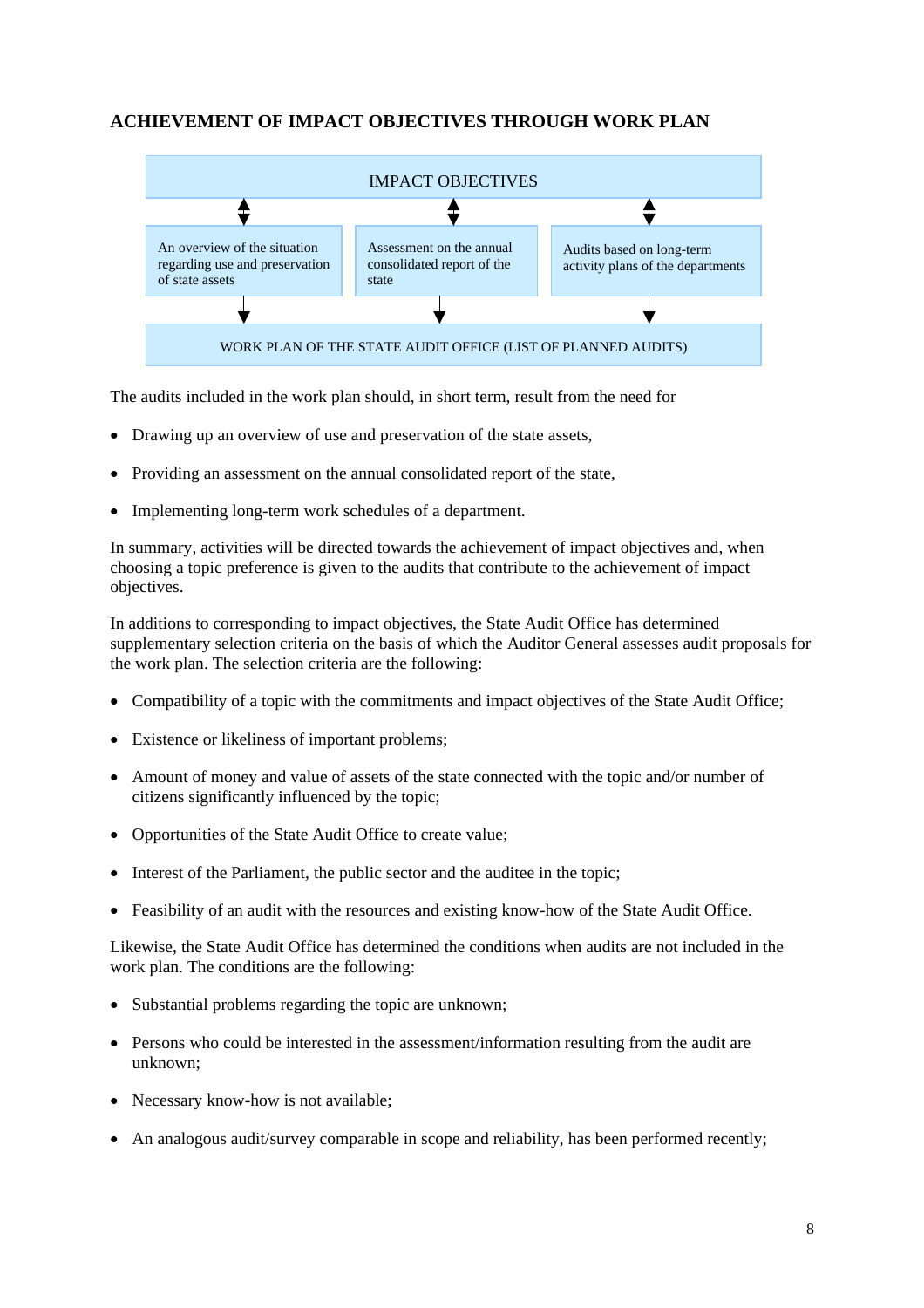- Failure to involve persons in the audit team who could be able to apply appropriate auditing methods;
- The process is developing too fast due to which the expected audit results may loose significance already before publication;
- The topic is too complicated.